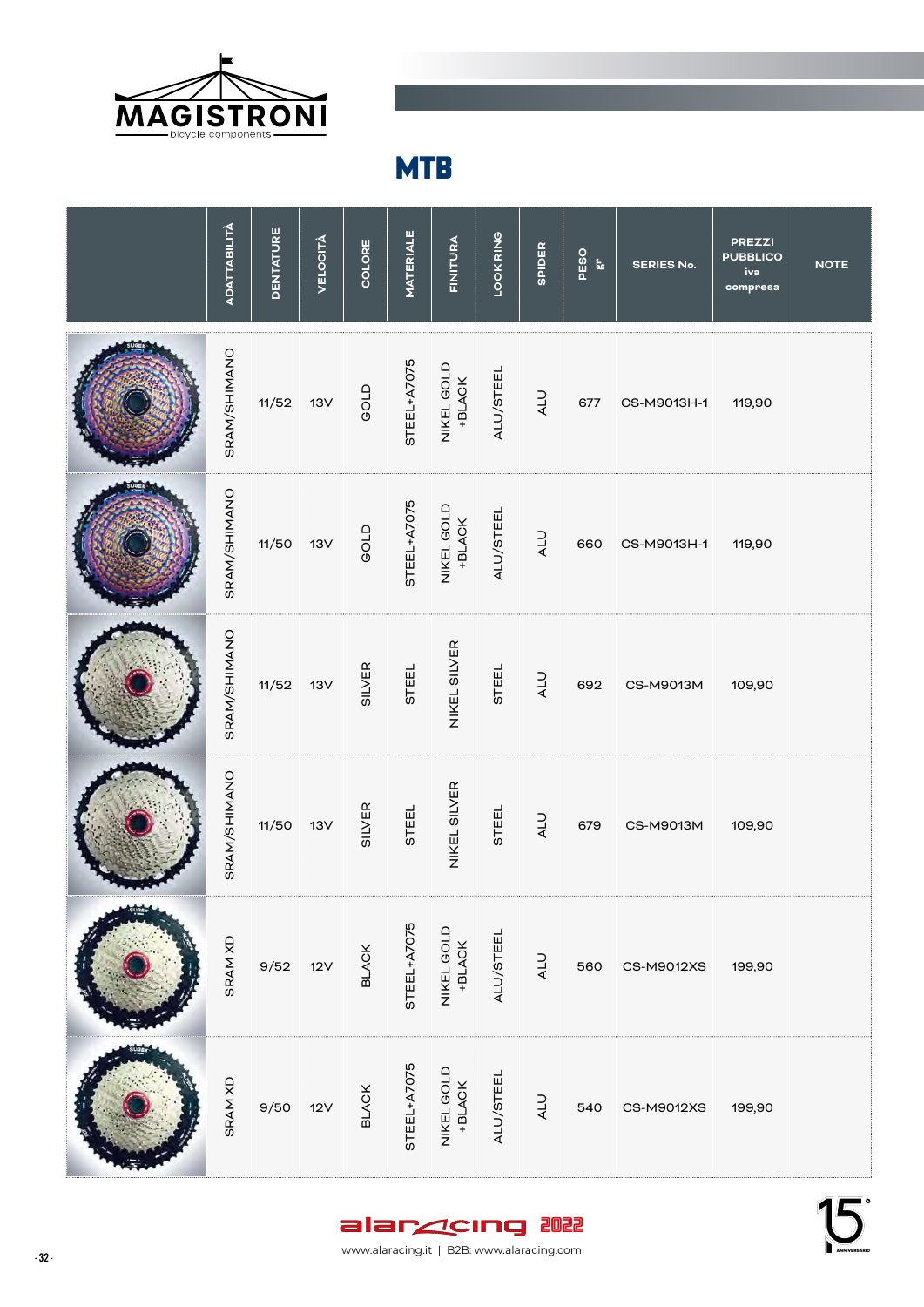

| <b>ADATTABILITÀ</b> | <b>DENTATURE</b> | <b>VELOCITÀ</b> | COLORE        | MATERIALE   | FINITURA             | LOOK RING | <b>SPIDER</b> | PESO<br>gr | <b>SERIES No.</b>         | <b>PREZZI</b><br><b>PUBBLICO</b><br>iva<br>compresa | <b>NOTE</b> |  |
|---------------------|------------------|-----------------|---------------|-------------|----------------------|-----------|---------------|------------|---------------------------|-----------------------------------------------------|-------------|--|
| <b>SRAM XD</b>      | 10/52            | 12V             | SILVER        | STEEL+A7075 | NIKEL GOLD<br>+BLACK | ALU/STEEL | <b>UTK</b>    | 700        | 12S-XD -<br><b>SILVER</b> | 199,90                                              |             |  |
| <b>SRAM XD</b>      | 10/50            | 12V             | SILVER        | STEEL+A7075 | NIKEL GOLD<br>+BLACK | ALU/STEEL | <b>ALU</b>    | 680        | 12S-XD -<br><b>SILVER</b> | 199,90                                              |             |  |
| MICROSPLINE         | 10/52            | 12V             | <b>SILVER</b> | STEEL+A7075 | NIKEL GOLD<br>+BLACK | ALU/STEEL | <b>ALU</b>    | 700        | CS-9012MS                 | 199,90                                              |             |  |
| MICROSPLINE         | 10/50            | 12V             | <b>SILVER</b> | STEEL+A7075 | NIKEL GOLD<br>+BLACK | ALU/STEEL | <b>UTK</b>    | 680        | CS-9012MS                 | 199,90                                              |             |  |
| SRAM/SHIMANO        | 11/52            | 12V             | SILVER        | STEEL       | NIKEL SILVER         | ALU/STEEL | ALU           | 664        | CS-<br>M9012H-2           | 179,90                                              |             |  |
| SRAM/SHIMANO        | 11/50            | 12V             | SILVER        | STEEL       | NIKEL SILVER         | ALU/STEEL | ALU           | 658        | CS-<br>M9012H-2           | 179,90                                              |             |  |





- 33 - www.alaracing.it | B2B: www.alaracing.com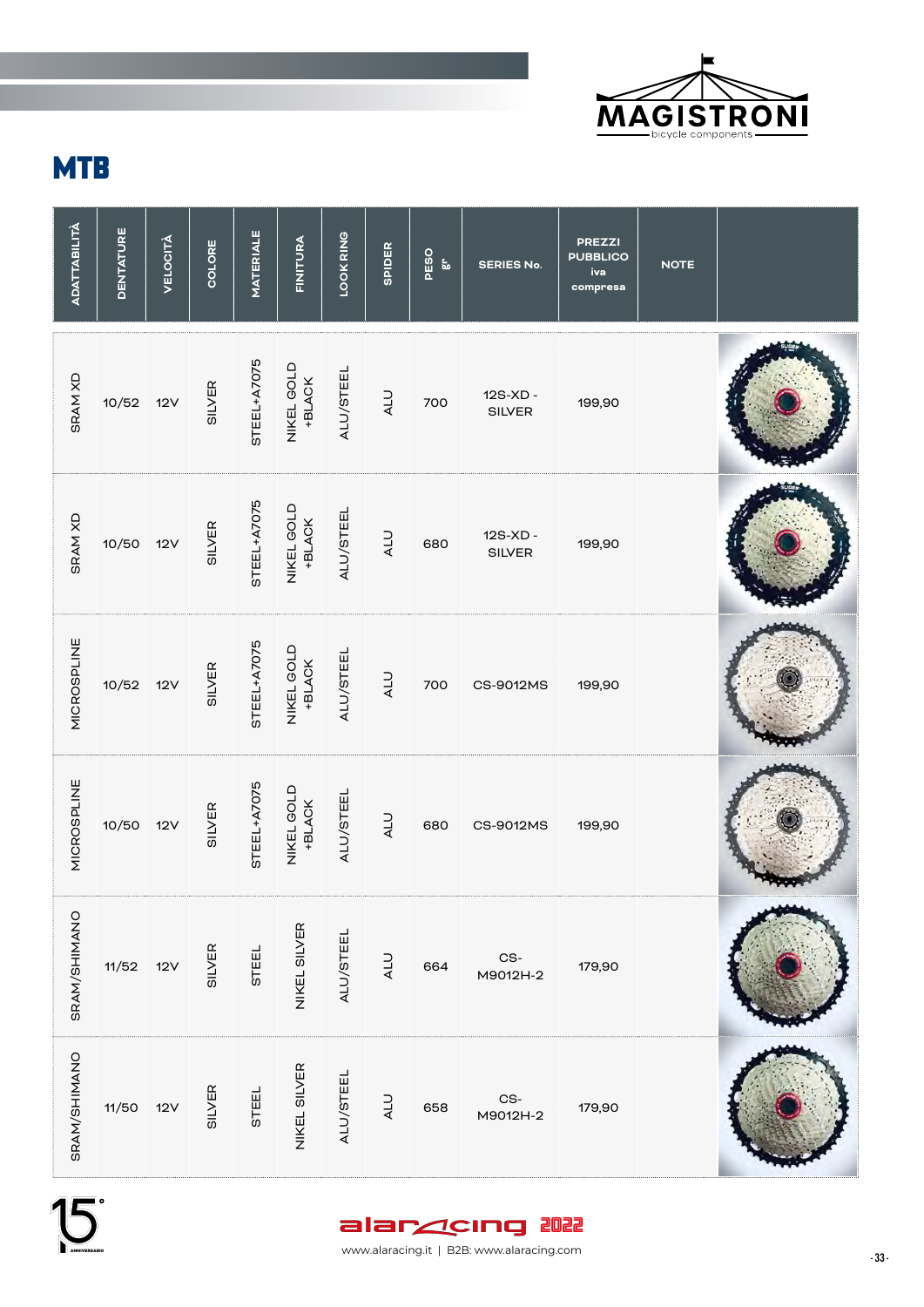

| <b>ADATTABILITÀ</b> | <b>DENTATURE</b> | <b>VELOCITÀ</b> | COLORE | <b>MATERIALE</b> | FINITURA     | LOOK RING | <b>SPIDER</b> | PESO<br>gr | <b>SERIES No.</b> | <b>PREZZI</b><br><b>PUBBLICO</b><br>iva<br>compresa | <b>NOTE</b> |
|---------------------|------------------|-----------------|--------|------------------|--------------|-----------|---------------|------------|-------------------|-----------------------------------------------------|-------------|
| SRAM/SHIMANO        | 11/52            | 12V             | SILVER | STEEL            | NIKEL SILVER | ALU/STEEL | ALU           | 655        | CS-M9012H-1       | 99,90                                               |             |
| SRAM/SHIMANO        | 11/50            | 12V             | SILVER | STEEL            | NIKEL SILVER | ALU/STEEL | ALU           | 641        | CS-M9012H-1       | 99,90                                               |             |
| SRAM/SHIMANO        | 11/52            | 12V             | SILVER | STEEL            | NIKEL SILVER | STEEL     | ALU           | 668        | CS-M9012M         | 99,90                                               |             |
| SRAM/SHIMANO        | 11/50            | 12V             | SILVER | STEEL            | NIKEL SILVER | STEEL     | <b>ALU</b>    | 625        | CS-M9012M         | 99,90                                               |             |
| SRAM/SHIMANO        | $11/52$ 11V      |                 | SILVER | STEEL            | NIKEL SILVER | STEEL     | $\frac{0}{2}$ | 633        | CS-M9011M         | 89,90                                               |             |
| SRAM/SHIMANO        | 11/50            | 11V             | SILVER | <b>STEEL</b>     | NIKEL SILVER | STEEL     | $\frac{0}{2}$ | 695        | <b>CS-M9011M</b>  | 89,90                                               |             |





- 34 - 34 - www.alaracing.it | B2B: www.alaracing.com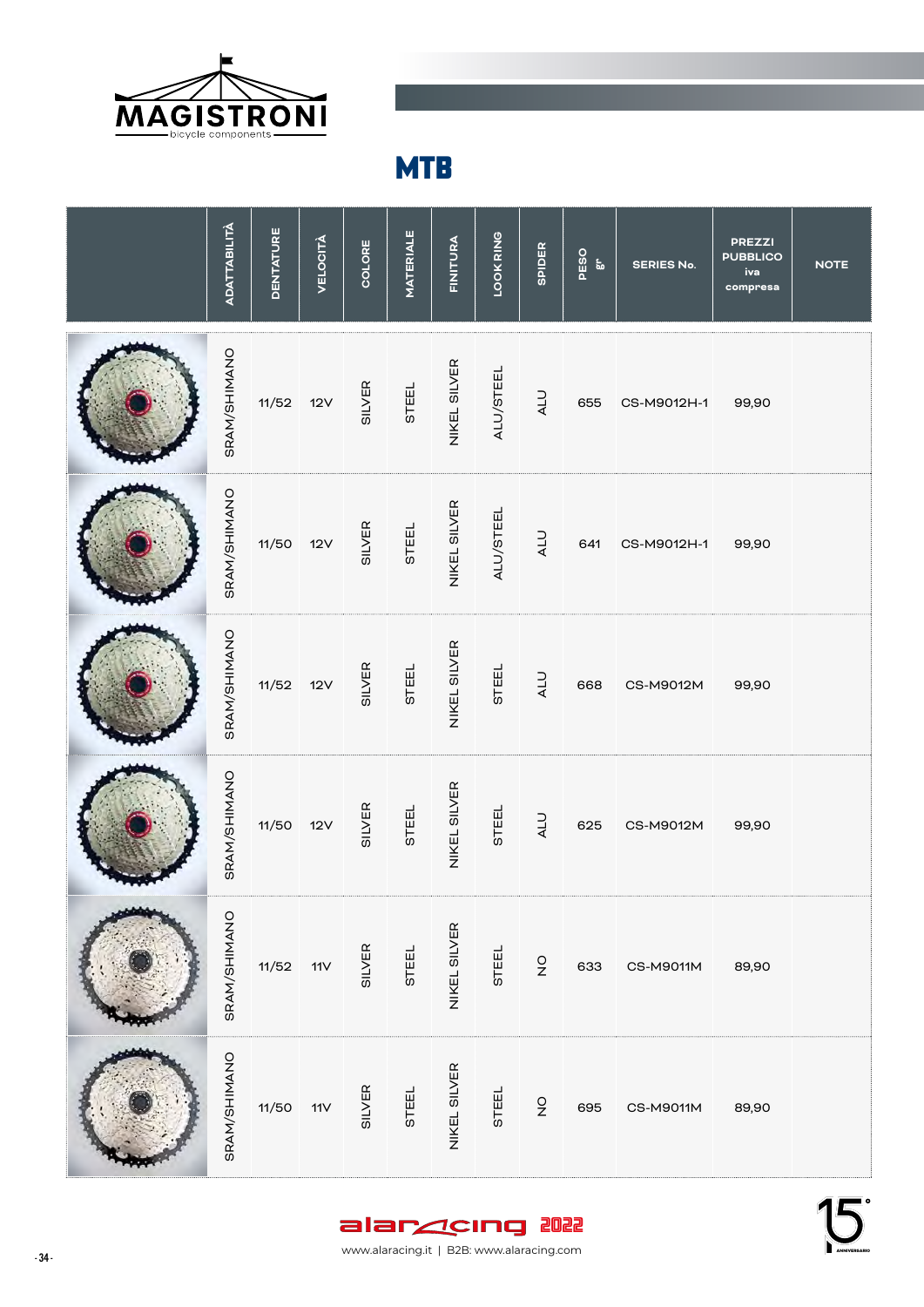

| <b>ADATTABILITÀ</b> | <b>DENTATURE</b> | VELOCITÀ | COLORE | <b>MATERIALE</b> | FINITURA     | LOOK RING    | <b>SPIDER</b>                   | PESO<br>$\frac{\epsilon}{60}$ | <b>SERIES No.</b> | <b>PREZZI</b><br><b>PUBBLICO</b><br>iva<br>compresa | <b>NOTE</b> |  |
|---------------------|------------------|----------|--------|------------------|--------------|--------------|---------------------------------|-------------------------------|-------------------|-----------------------------------------------------|-------------|--|
| SRAM/SHIMANO        | 11/52            | 11V      | SILVER | STEEL +A7075     | NIKEL SILVER | ALU/STEEL    | ALU                             | 558                           | CS-M9011H-2       | 139,90                                              |             |  |
| SRAM/SHIMANO        | 11/50            | 11V      | SILVER | STEEL +A7075     | NIKEL SILVER | ALU/STEEL    | ALU                             | 535                           | CS-M9011H-2       | 139,90                                              |             |  |
| SRAM/SHIMANO        | 11/52            | 11V      | SILVER | STEEL +A7075     | NIKEL SILVER | ALU/STEEL    | ALU                             | 558                           | CS-M9011H-1       | 119,90                                              |             |  |
| SRAM/SHIMANO        | 11/50            | 11V      | SILVER | STEEL +A7075     | NIKEL SILVER | ALU/STEEL    | ALU                             | 542                           | CS-M9011H-1       | 119,90                                              |             |  |
| SRAM/SHIMANO        | 11/42            | 11V      | SILVER | STEEL            | NIKEL SILVER | <b>STEEL</b> | $\frac{0}{2}$                   | 550                           | CS-M9011          | 54,90                                               |             |  |
| SRAM/SHIMANO        | 11/40            | 11V      | SILVER | STEEL            | NIKEL SILVER | STEEL        | $\frac{\mathsf{O}}{\mathsf{Z}}$ | 515                           | CS-M9011          | 54,90                                               |             |  |





- 35 - www.alaracing.it | B2B: www.alaracing.com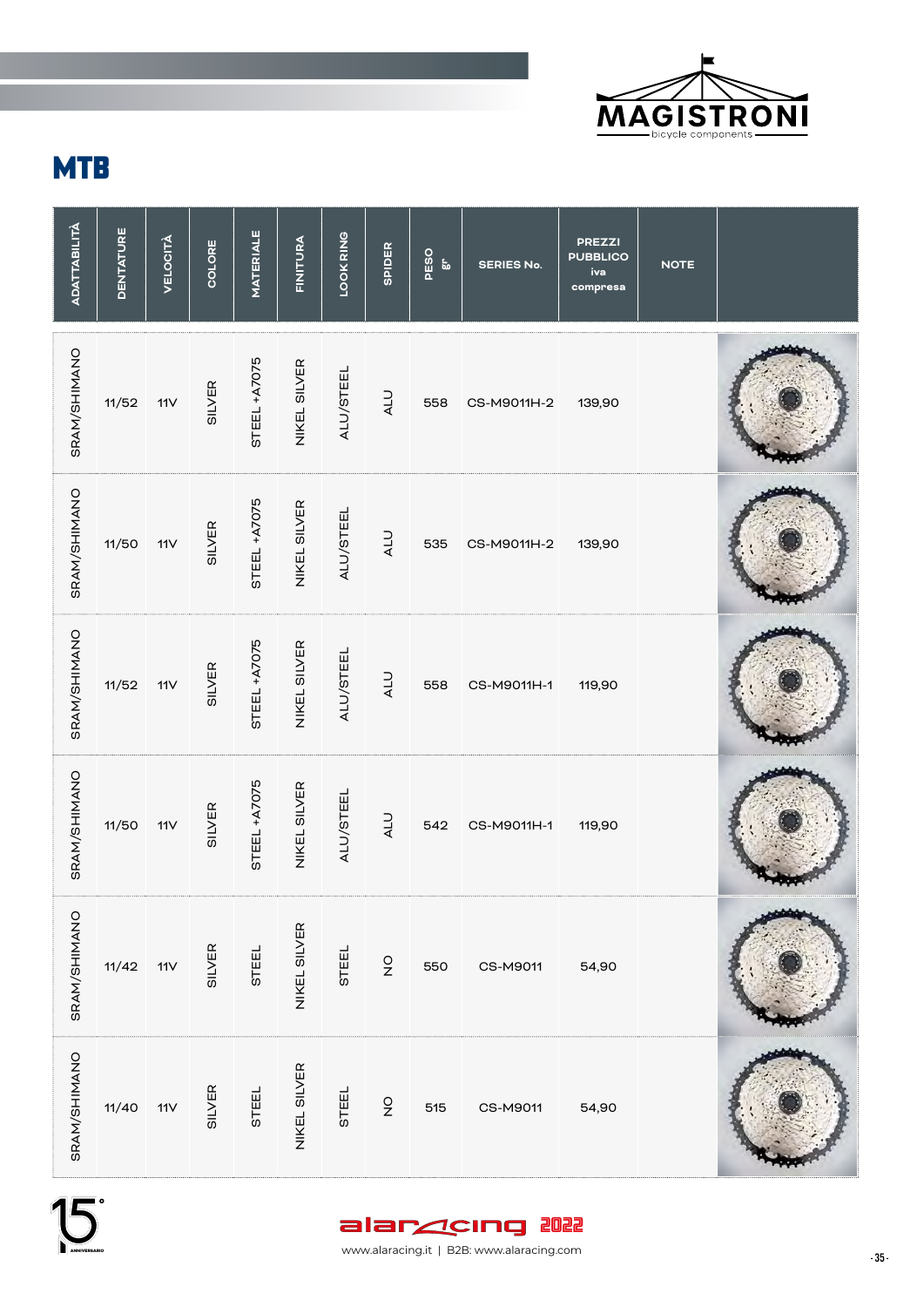

| <b>ADATTABILITÀ</b> | <b>DENTATURE</b> | VELOCITÀ      | COLORE        | MATERIALE    | FINITURA                          | <b>LOOK RING</b> | <b>SPIDER</b>                   | PESO<br>$\overleftarrow{\mathbf{g}}$ | <b>SERIES No.</b> | <b>PREZZI</b><br><b>PUBBLICO</b><br>iva<br>compresa | <b>NOTE</b> |
|---------------------|------------------|---------------|---------------|--------------|-----------------------------------|------------------|---------------------------------|--------------------------------------|-------------------|-----------------------------------------------------|-------------|
| SRAM/SHIMANO        | 11/42            | 10V           | <b>SILVER</b> | <b>STEEL</b> | NIKEL PLATED BLACK<br>PHOSPHATING | STEEL            | $\frac{\mathsf{O}}{\mathsf{Z}}$ | 550                                  | <b>CS-M6010</b>   | 49,90                                               |             |
| SRAM/SHIMANO        | 11/40            | 10V           | <b>SILVER</b> | STEEL        | NIKEL PLATED BLACK<br>PHOSPHATING | STEEL            | $\frac{0}{2}$                   | 515                                  | CS-M6010          | 49,90                                               |             |
| SRAM/SHIMANO        | 11/36            | $9\mathrm{V}$ | <b>SILVER</b> | STEEL        | NIKEL PLATED                      | STEEL            | $\frac{\mathsf{O}}{\mathsf{Z}}$ | 388                                  | CS-M5009          | 34,90                                               |             |
| SRAM/SHIMANO        | 11/36            | 8V            | SILVER        | STEEL        | NIKEL PLATED                      | STEEL            | $\frac{0}{2}$                   | 336                                  | CS-M5008          | 29,90                                               |             |



- 36 - www.alaracing.it | B2B: www.alaracing.com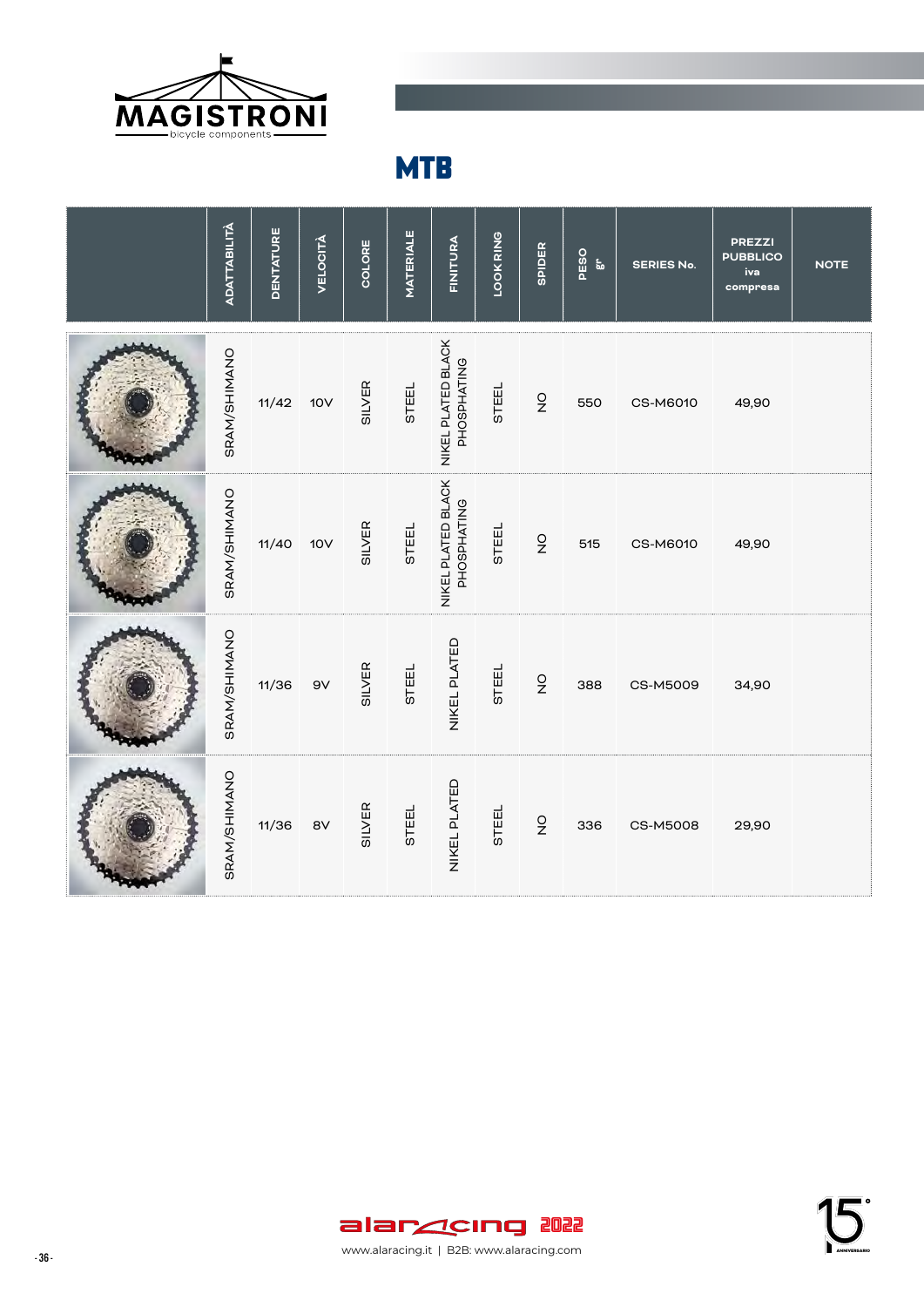

## **ROAD**

| <b>ADATTABILITÀ</b> | <b>DENTATURE</b> | VELOCITÀ | COLORE        | MATERIALE    | FINITURA     | LOOK RING | <b>SPIDER</b>                     | PESO<br>$\frac{\epsilon}{60}$ | <b>SERIES No.</b> | <b>PREZZI</b><br><b>PUBBLICO</b><br>iva<br>compresa | <b>NOTE</b> |  |
|---------------------|------------------|----------|---------------|--------------|--------------|-----------|-----------------------------------|-------------------------------|-------------------|-----------------------------------------------------|-------------|--|
| SRAM/SHIMANO        | 11/34            | 12V      | SILVER        | <b>STEEL</b> | NIKEL SILVER | STEEL     | $\frac{\mathsf{O}}{\mathsf{Z}}$   | 387                           | CS-R9012          | 49,90                                               |             |  |
| SRAM/SHIMANO        | 11/30            | 12V      | SILVER        | STEEL        | NIKEL SILVER | STEEL     | $\frac{0}{Z}$                     | 366                           | CS-R9012          | 49,90                                               |             |  |
| SRAM/SHIMANO        | 11/32            | 11V      | SILVER        | STEEL        | NIKEL SILVER | STEEL     | $\frac{0}{2}$                     | 363                           | CS-R9011          | 49,90                                               |             |  |
| SRAM/SHIMANO        | 11/30            | 11V      | <b>SILVER</b> | STEEL        | NIKEL SILVER | STEEL     | $\frac{\mathsf{O}}{\mathsf{Z}}$   | 340                           | CS-R9011          | 49,90                                               |             |  |
| SRAM/SHIMANO        | 11/28            | 11V      | <b>SILVER</b> | STEEL        | NIKEL SILVER | STEEL     | $\frac{0}{2}$                     | 317                           | CS-R9011          | 49,9                                                |             |  |
| SRAM/SHIMANO        | 11/25            | 11V      | SILVER        | STEEL        | NIKEL SILVER | STEEL     | $\frac{{\mathsf O}}{{\mathsf Z}}$ | 292                           | CS-R9011          | 49,90                                               |             |  |





- www.alaracing.it | B2B: www.alaracing.com